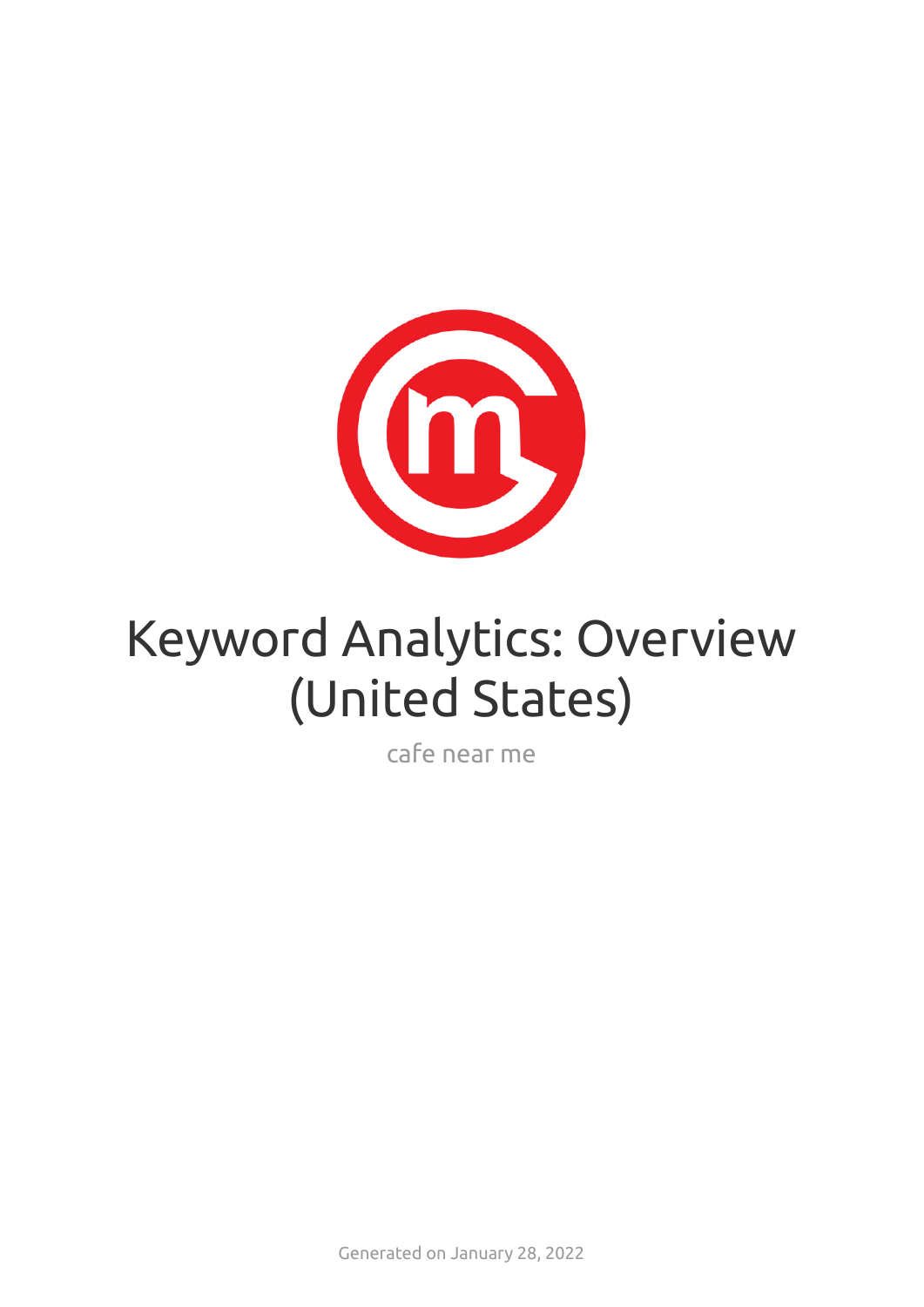

## Table of contents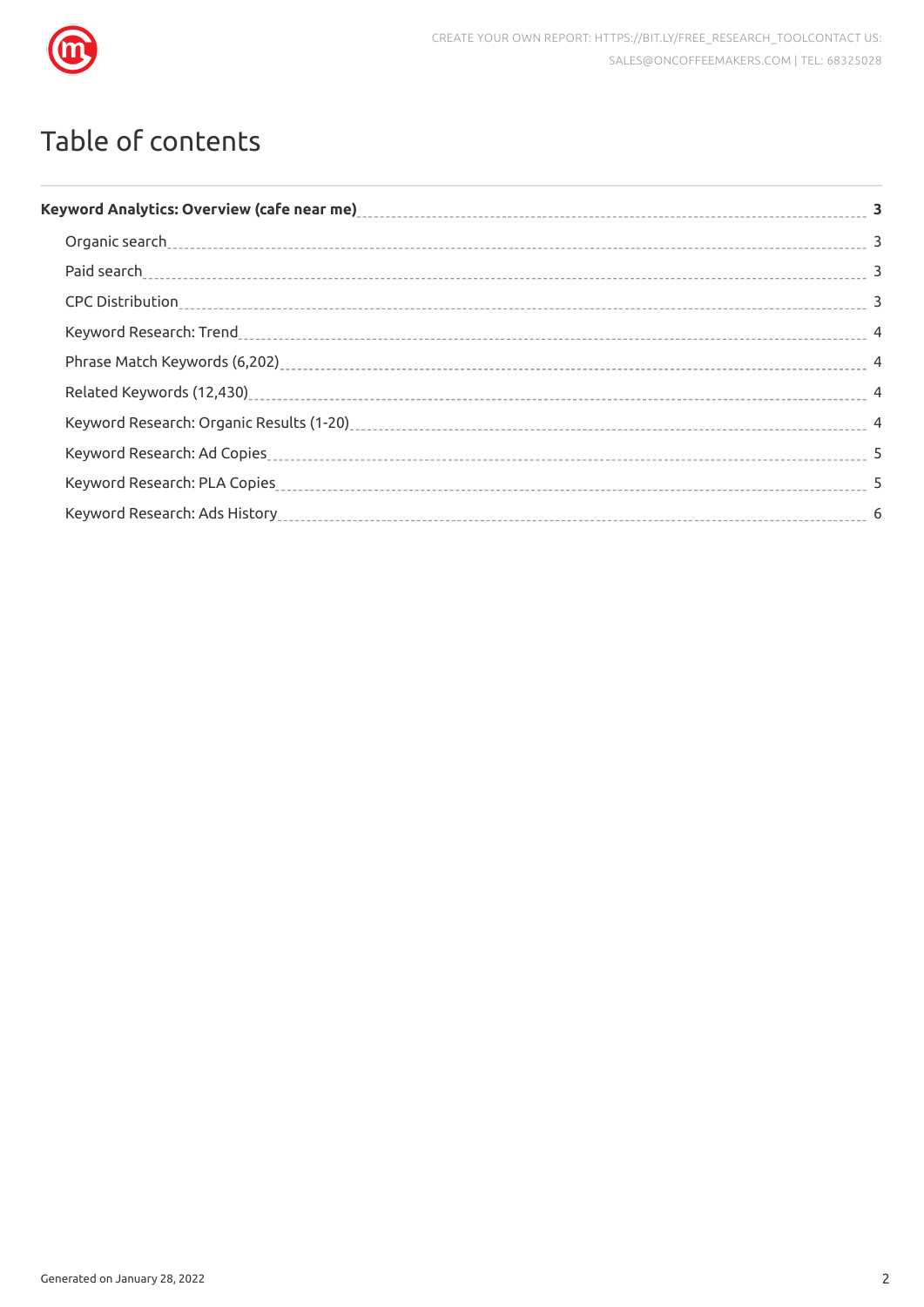

## <span id="page-2-0"></span>**Keyword Analytics: Overview (cafe near me)**

#### <span id="page-2-1"></span>**Organic search**

US | cafe near me

<span id="page-2-2"></span>

| Volume             | 368.0K |
|--------------------|--------|
| Number of results  | 5.7B   |
| <b>Paid search</b> |        |
| CPC (USD)          | 2.28   |
| Competition        | 0.05   |
|                    |        |

#### <span id="page-2-3"></span>**CPC Distribution**

US | cafe near me

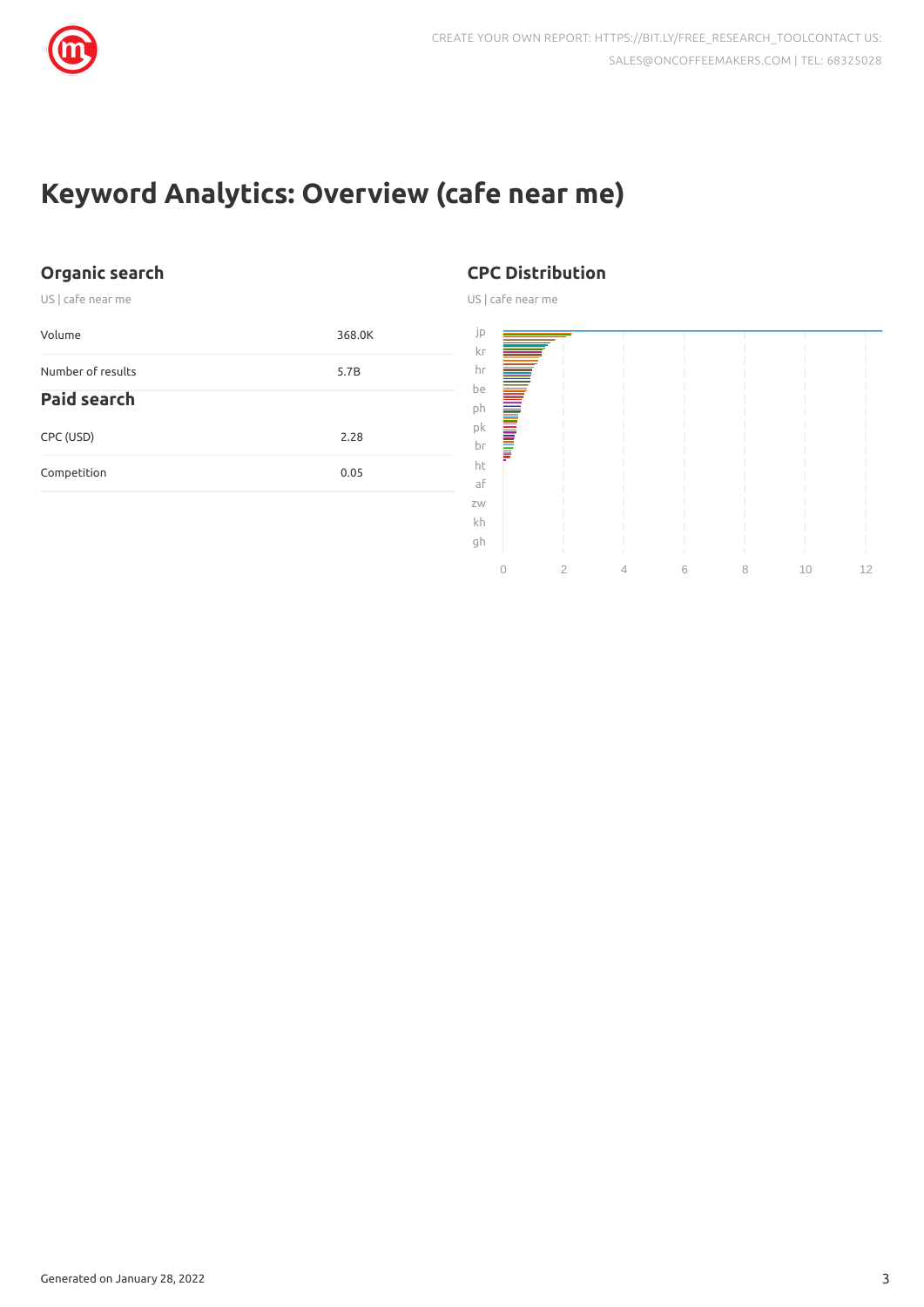

#### <span id="page-3-0"></span>**Keyword Research: Trend**

US | cafe near me



#### <span id="page-3-1"></span>**Phrase Match Keywords (6,202)**

#### <span id="page-3-2"></span>**Related Keywords (12,430)**

| US   cafe near me              |         |           | US   cafe near me |        |           |  |
|--------------------------------|---------|-----------|-------------------|--------|-----------|--|
| Keyword                        | Volume  | CPC (USD) | Keyword           | Volume | CPC (USD) |  |
| cafe near me                   | 368,000 | 2.28      | cafe near ne      | 590    | 2.33      |  |
| cat cafe near me               | 40,500  | 1.22      | cafe's near me    | 1,000  | 3.38      |  |
| tropical smoothie cafe near me | 27,100  | 1.07      | cafe near e       | 110    | 2.85      |  |
| cafe rio near me               | 22,200  | 1.97      | cafe by me        | 320    | 1.88      |  |
| breakfast cafe near me         | 14.800  | 3.64      | cafe near by      | 590    | 2.07      |  |

#### <span id="page-3-3"></span>**Keyword Research: Organic Results (1-20)**

US | cafe near me

- 1 <https://www.yelp.com/nearme/cute-cafes> yelp.com
- •<br>2 https://www.yelp.com/nearme/coffee-shop yelp.com
- 3 <https://www.nearmecafe.com/> nearmecafe.com
- 4 <https://www.tripadvisor.com/Restaurants-c8-Cafe.html> tripadvisor.com
- 5 <https://www.zomato.com/cafes-near-me> zomato.com
- 6 <https://eggharborcafe.com/> eggharborcafe.com
- 7 https://www.firstwatch.com/locations/ firstwatch.com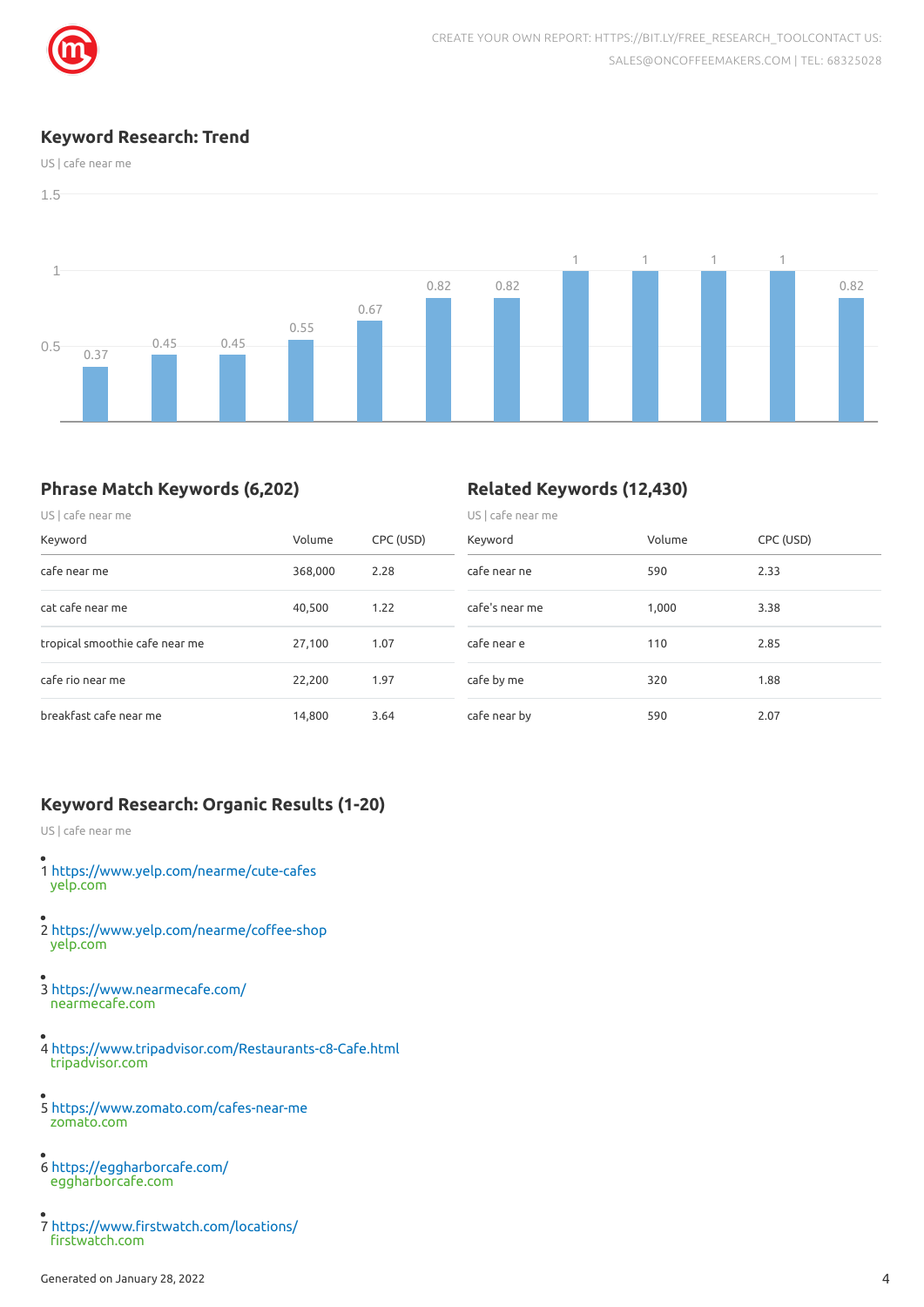

- 8 <https://www.mimiscafe.com/> mimiscafe.com
- 9 <https://www.panerabread.com/en-us/cafe-locator.html> panerabread.com
- 10 <https://www.sunnystreetcafe.com/> sunnystreetcafe.com
- 11 <https://www.rosascafe.com/> rosascafe.com
- 12 <https://cornerbakerycafe.com/> cornerbakerycafe.com
- 13 <https://www.tropicalsmoothiecafe.com/> tropicalsmoothiecafe.com
- 14 <https://dropbarcafe.com/> dropbarcafe.com
- 15 <https://www.cafegeorgebypaula.com/> cafegeorgebypaula.com
- 16 <https://nativefoods.com/> nativefoods.com
- 17 <https://www.cafelagunabeachca.com/> cafelagunabeachca.com
- 18 <https://www.checkscafelouisville.com/> checkscafelouisville.com
- 19 <https://www.biscuitscafe.com/> biscuitscafe.com
- 20 <https://www.peachvalleycafe.com/> peachvalleycafe.com

#### <span id="page-4-0"></span>**Keyword Research: Ad Copies**

US | cafe near me



#### <span id="page-4-1"></span>**Keyword Research: PLA Copies**